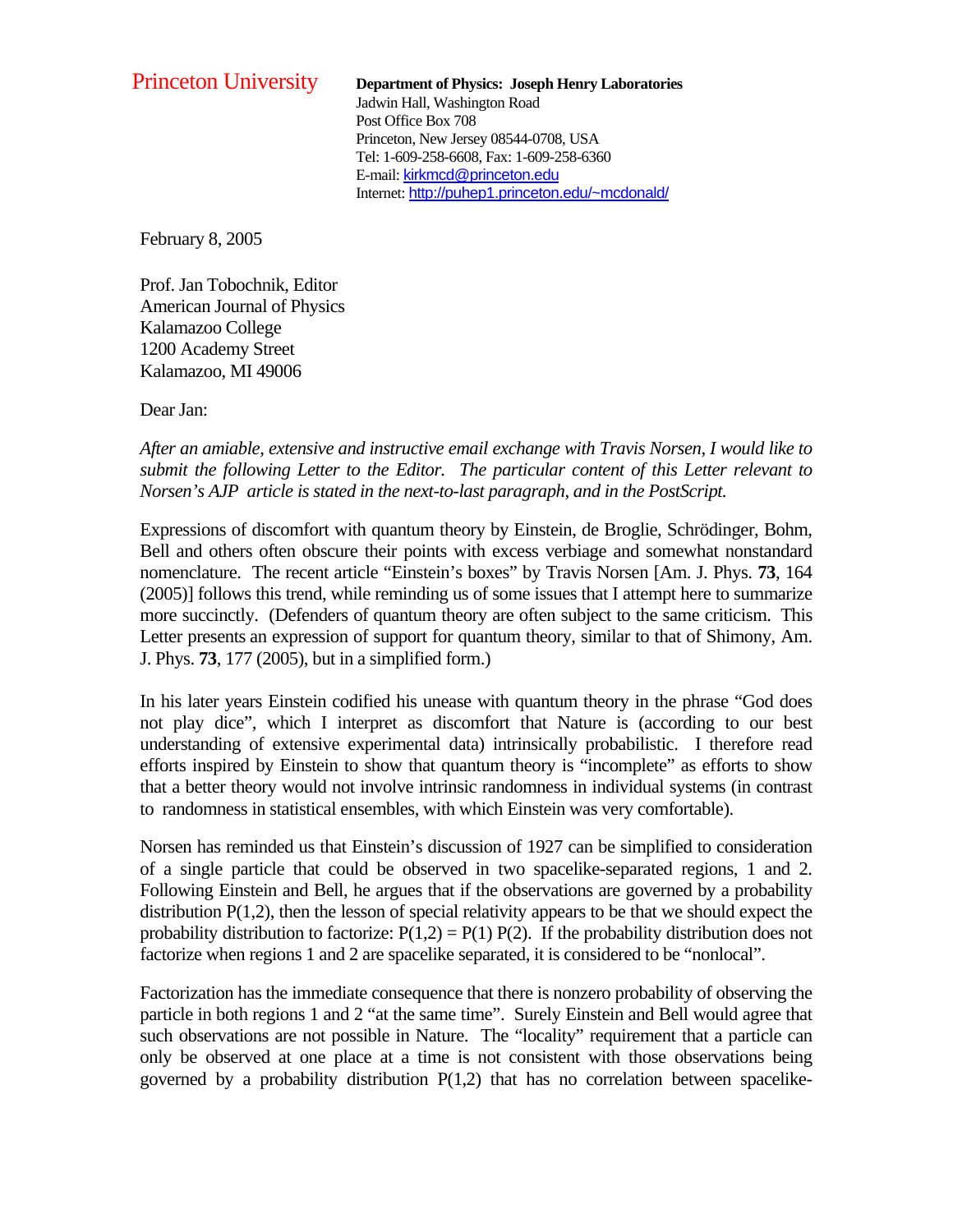separated regions. A probability distribution  $P(1,2)$  must be "nonlocal" for its predictions to be "local".

Some people, apparently including Einstein, conclude from this that Nature cannot be intrinsically probabilistic (at the level of individual systems). But Einstein noted that observations of only a single particle are not sufficient to settle the issue, because it cannot be excluded that the particle already had a definite trajectory prior to its observation, and the probability distribution merely represents the ignorance of physicists. This led to discussions of two-particle systems in "entangled" states ("EPR" states or "Bell" states), experiments on which make it clear that the need for a probabilistic description of individual systems in Nature is not simply due to ignorance, but is intrinsic to Nature.

I conclude from this that it is poor use of language to label as "nonlocal" the correlated probability distributions P(1,2) of quantum theory for phenomena in spacelike-separated regions whose merit is to insure that their predictions are always "local".

I come away from Norsen's article with renewed appreciation of the subtlety of Nature and of the quantum theory that describes it so well. And, with a better understanding of how Einstein's phrase "God does not play dice" summarizes the core objection of some people to that theory.

Kirk 9. McPondd

## Kirk T McDonald

PS It is likely that the origin of Einstein's 1927 argument summarized in the article "Einstein's boxes" was a talk by Georg Joos that was attended in Einstein in 1923. This talk, and a following discussion session, are reported in the Physikalische Zeitshrift **24**, 469 (1923).

Joos describes an experiment that is essentially the same as Norsen's Figure 2, with the addition that the phosphor screen is viewed through a binocular microscope that includes a beam splitter. Joos comments on classical and quantum interpretations of observations of light from impacts of alpha particles on the screen as seen through the microscope.

The following discussion included comments by Born, Einstein and Wien. "Herr Einstein: Die Stichhaltigkeit der statistischen Kriterien kann ich nicht so schnell beurteilen. Aber sicher kann ich von theoretischen Standpunkt sage, daß bei partieller Reflexion zufällige Verteilung ganzer Quanten über die beiden Wege erfolgen muss."

My translation: "I cannot judge so quickly the validity of the statistical criterion (of Joos' semiclassical analysis). But I can certainly say from a theoretical standpoint that partial reflection must cause a random distribution of whole quanta over the two paths."

In 1923, Einstein appears to have held the view that a quantum particle has a definite path, although the paths of similar particles may be statistically distributed. Many of his later writings suggest that he never changed his view on this topic.